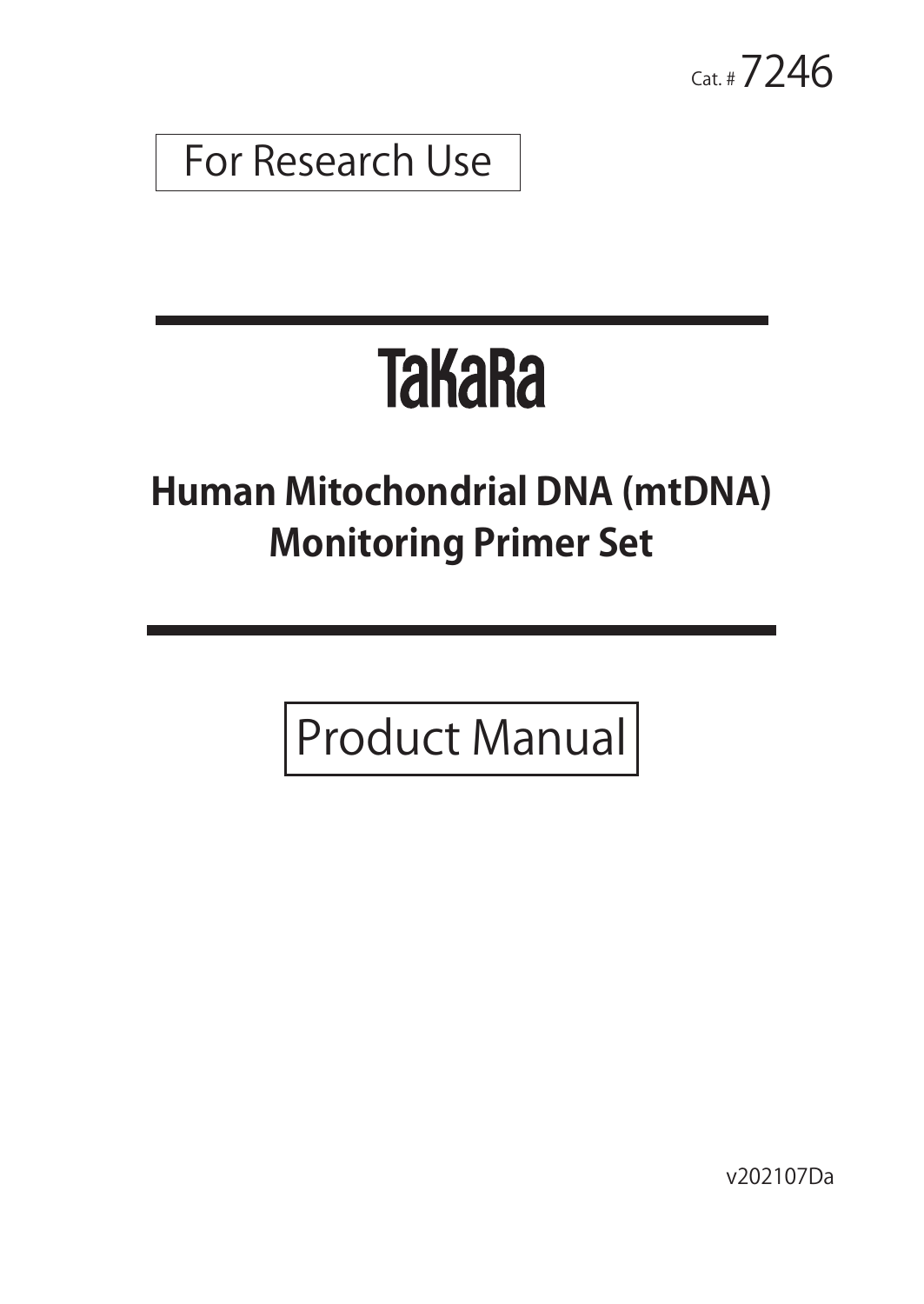Cat. #7246 v202107Da

### **Table of Contents**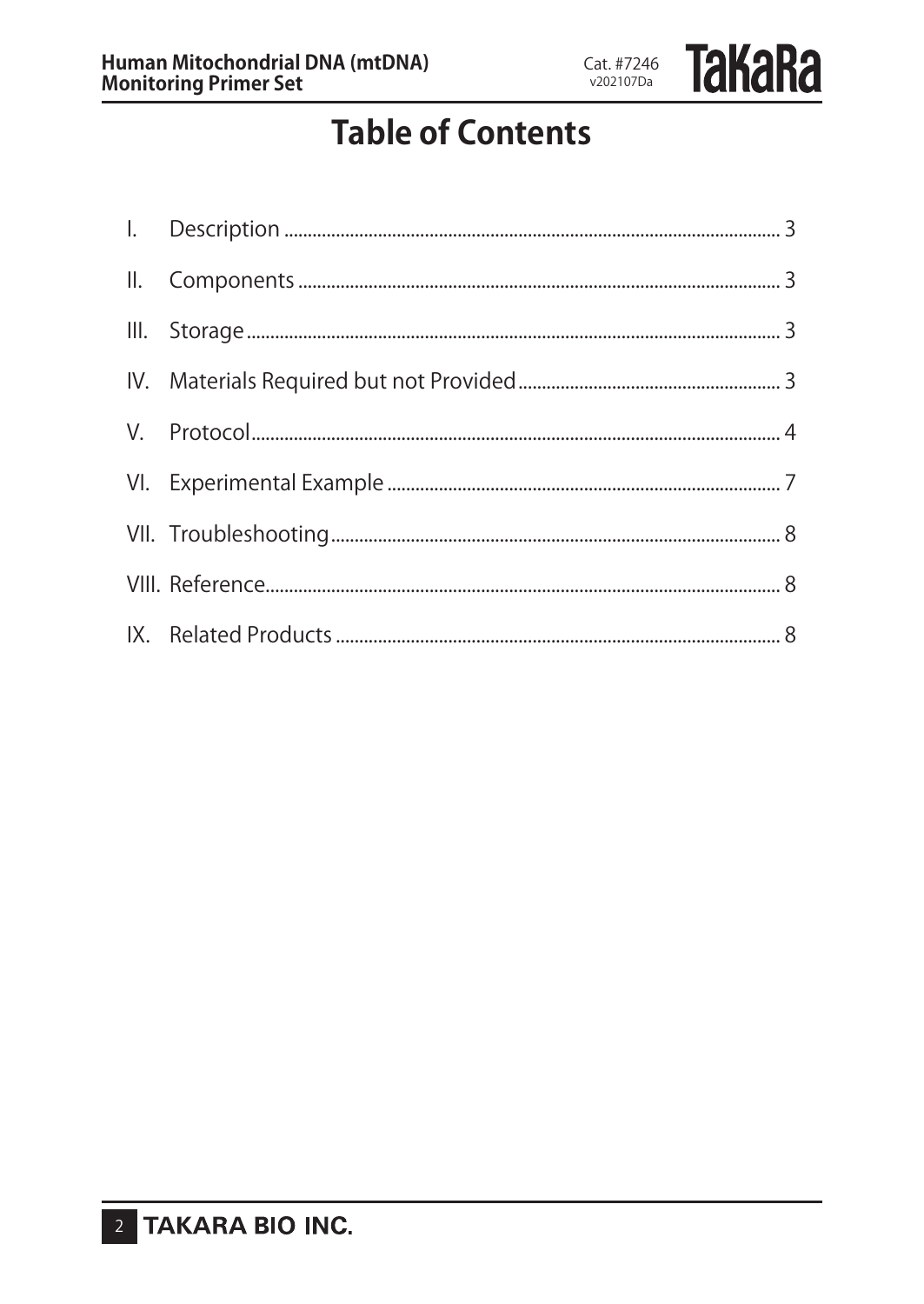#### **I. Description**

Human Mitochondrial DNA (mtDNA) Monitoring Primer Set is designed to quantify the relative number of copies of human mitochondrial DNA (mtDNA) using nuclear DNA (nDNA) content as a standard by real-time PCR. This set contains primer pairs for the amplification of four regions: two primer pairs for the detection of mtDNA and two primer pairs for the detection of nDNA. Each primer is specifically designed and will not amplify pseudogenes. As the primers are human-specific and will not amplify DNA from mice, human mtDNA content can be monitored in iPS cells or other cells cultured with feeder cells of mouse origin.

Using the four primer pairs in this set for real-time PCR, relative quantification of mtDNA is determined from the difference in Ct values for mtDNA and nDNA. This product provides a simple method for monitoring changes in the mtDNA copy number as mtDNA has been reported to increase during differentiation of pluripotent cells, such as iPS cells, into hepatic cells.

The primer pairs in this set are compatible with TB Green<sup>®</sup> Premix Ex Taq™ II (Tli RNaseH Plus) (Cat. #RR820A/B).

#### **II. Components (50 Reactions)**

| 1. ND1 Primer Mix (10 $\mu$ M each) $*1$                                                     | 50 $\mu$ |
|----------------------------------------------------------------------------------------------|----------|
| 2. SLCO2B1 Primer Mix (10 $\mu$ M each) $*^2$                                                | 50 $\mu$ |
| $\begin{array}{ccc}\n\bullet & \bullet & \bullet & \bullet & \bullet & \bullet\n\end{array}$ | $  -$    |

- 3. ND5 Primer Mix (10  $\mu$  M each)<sup>\*1</sup> 50  $\mu$  I
- 4. SERPINA1 Primer Mix (10  $\mu$  M each)<sup>\*2</sup> 50  $\mu$ 
	- \*1 Primer for mitochondrial DNA (mtDNA)
	- \*2 Primer for nuclear DNA (nDNA)

#### **III. Storage** -20℃

- ・ 1 year from date of receipt under proper storage conditions.
- When using repeatedly within a short period of time ( $\sim$ 1 month), store at 4°C. However, be careful not to introduce contamination, as the product does not contain any preservatives.

#### **IV. Materials Required but not Provided**

(Reagents)

- ・ NucleoSpin Tissue (Cat. #740952.10/.50/.250)
- TB Green *Premix Ex Taq* II (Tli RNaseH Plus) (Cat. #RR820A/B)  $*3$
- \*3 We have begun the process of changing the names for Takara Bio's intercalator-based real-time PCR (qPCR) products to the "TB Green series". These products can be used the same way as before, as only the names are changing. Catalog number and product performance are unaffected by this transition.



Cat. #7246 v202107Da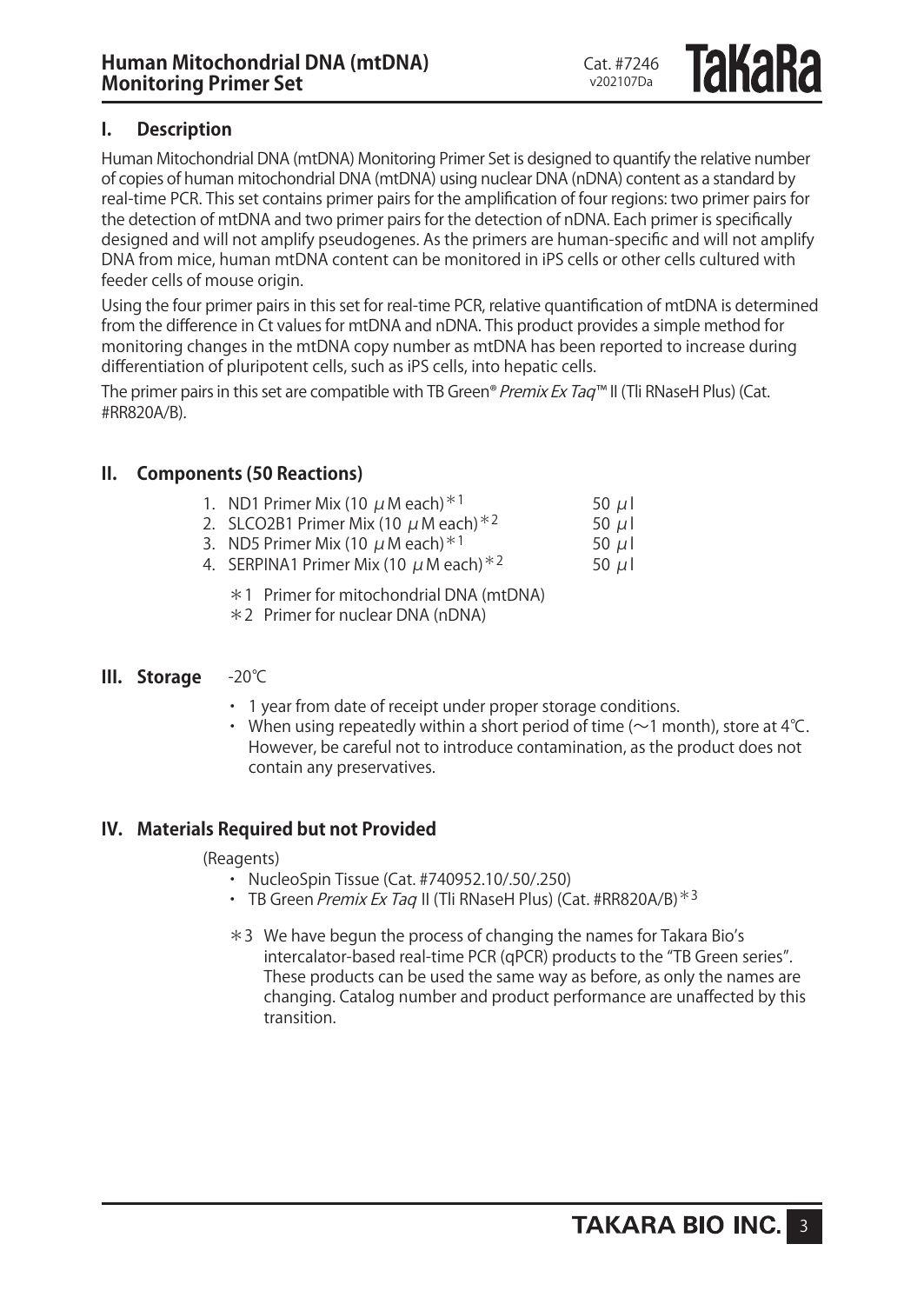(Instruments)

- Real-time PCR amplification device  $*1$ 
	- Thermal Cycler Dice™ Real Time System III (Cat. #TP950/TP970/TP980)\*2 Thermal Cycler Dice Real Time System II (Cat. #TP900/TP960: discontinued) Thermal Cycler Dice Real Time System Lite (Cat. #TP700/TP760: discontinued)
- ・ Spectrophotometer
- (Equipment)
	- ・ Micropipettes
	- ・ Micropipette tips (with hydrophobic filters)
	- $\cdot$  0.2-ml 8-strip tube, individual Flat Caps (Cat. #NJ600) $*2$
	- ・ 0.1 ml 8-strip tube, individual Flat Caps (Cat. #NJ902) \*2
- \*1 When the Applied Biosystems StepOnePlus Real-Time PCR System (Thermo Fisher Scientific) is used, it may be necessary to set the threshold manually to obtain a flat baseline.
- \*2 Not available in all geographic locations. Check for ability in your area.

#### **V. Protocol**

#### **Note:**

To ensure proper use of reagents and equipment other than this product, refer to the user manual for each product.

#### **Precautions:**

Because mitochondrial DNA (mtDNA) is present in higher copy number than nuclear DNA (nDNA) and is smaller in size, there is a high possibility of mtDNA contamination in samples. It is important to protect samples from sources of human DNA contamination.

Use preventative measures, such as cleaning the working area and equipment with DNA-OFF® (Cat. #9036) or another solution for the prevention of DNA contamination. Also pay careful attention during PCR setup; change gloves regularly and wipe pipettes with a cleaner such as ethanol or DNA-OFF. Additionally, using an ultraviolet sterilization cabinet for PCR setup is an effective means of preventing contamination from equipment, etc.

#### **Workflow**

Extract genomic DNA (including mtDNA) from target cells.

Prepare highly purified DNA using NucleoSpin Tissue, etc.

↓

Prepare master mix for real-time PCR and dispense into PCR reaction tubes. ↓

Add Primer Mixes.

↓

Perform real-time PCR.

Real-time PCR analysis of two mtDNA genes and two nDNA genes ↓

Analyze data.

Relative quantification of the copy number of mtDNA using nDNA as the standard

For analysis, the file mtDNA\_Copy\_Number\_Calculation.xls can be used to calculate mtDNA copy number using Microsoft Office Excel. The file is available for download from the product page on our website.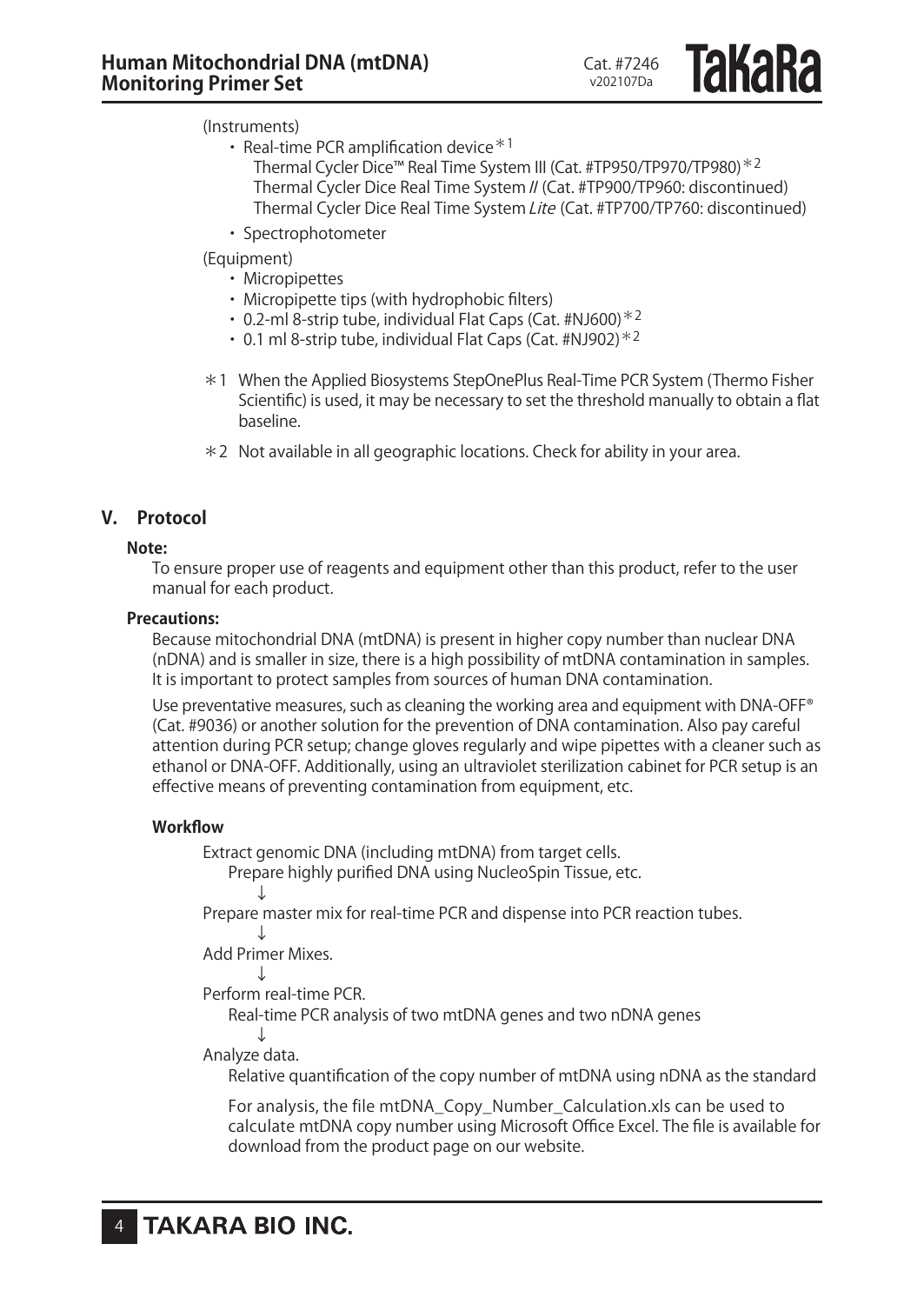#### **PCR Reaction**

Four reactions are performed for each DNA sample (one reaction each of the four primer pairs).

Refer to the reaction composition given below to prepare a master mix for the number of tubes needed. The master mix should contain the genomic DNA template, but should not contain the Primer Mix. Dispense 24  $\mu$  l of the master mix into each tube and then add 1  $\mu$  l of Primer Mix. Preparation of the reaction mixture using this procedure minimizes the amount of variation due to pipetting errors in the amount of template dispensed and provide more reliable results.

#### 【 **When using the Thermal Cycler Dice Real Time System II** 】

\* Operate according to the instrument user manual.

1. Prepare the reaction mixture below on ice.

| Reagent                                          | Volume     | Final Conc.      |
|--------------------------------------------------|------------|------------------|
| TB Green Premix Ex Taq II (Tli RNaseH Plus) (2X) | 12.5 $\mu$ | 1Χ               |
| Each Primer Mix (10 $\mu$ M each)                | 1 u l      | 0.4 $\mu$ M each |
| Genomic DNA sample (5 ng/ $\mu$ l)*              | $2 \mu$    |                  |
| Sterile purified water                           | 9.5 $\mu$  |                  |
| Total                                            | $25 \mu$   |                  |

\* Use 1 - 100 ng of genomic DNA per reaction. Use highly purified DNA prepared using a purification kit such as NucleoSpin Tissue.

After purification, measure the OD<sub>260</sub>/OD<sub>280</sub> ratio of the genomic DNA to confirm purity.

2. Start the reaction using the conditions indicated below.



<When using the TB Green Premix Ex Taq II (Tli RNaseH Plus)>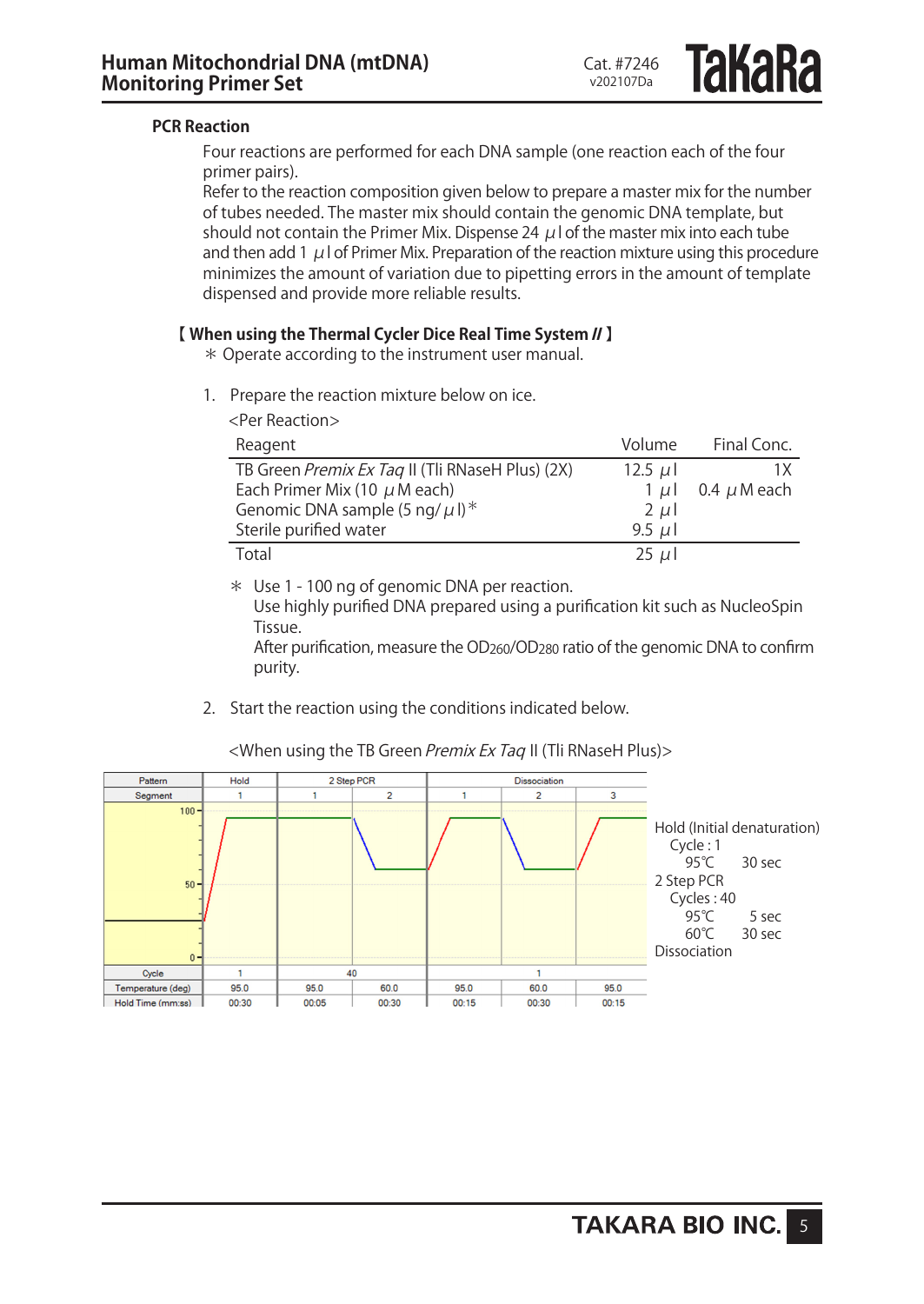**Takara** 

3. The reaction is complete.

Perform data analysis and determine the mtDNA copy number by relative quantification.

Calculate the copy number of mtDNA from the Ct values obtained for each of the four target genes.

Follow the procedures below. The copy number of mtDNA is calculated as the average of the values calculated based on the combinations of the primers as indicated below.

**Note:** The Microsoft Office Excel file mtDNA\_Copy\_Number\_Calculation.xls\* can be used for the calculation of the mtDNA copy number by inputting the Ct values for each primer.

This file can be used to analyze up to 5 experimental replicates and will calculate the average mtDNA copy number.

#### **Calculation:**

- a. Determine the difference in the Ct values for the ND1/SLCO2B1 pair. (ΔCt1 = Ct for SLCO2B1 - Ct for ND1)
- b. Determine the difference in the Ct values for the ND5/SERPINA1 pair in the same manner. ( $\Delta$ Ct2 = Ct for SERPINA1- Ct for ND5)
- c. Find  $2^{\Delta Ct}$  for the values for  $\Delta Ct1$  and  $\Delta Ct2$ .
- d. Use the average of the 2 values found in step c. as mtDNA copy number.

Example of the Calculation of Copy Number

| Primer           | Ct Value | $\Delta$ Ct            | $2 \Delta$ Ct | Mean Copy<br>Number of<br>mtDNA |
|------------------|----------|------------------------|---------------|---------------------------------|
| N <sub>D</sub> 1 | 15.75    | $\Delta$ Ct1 = 8.78    | 440           | 574                             |
| SLCO2B1          | 24.53    |                        |               |                                 |
| ND <sub>5</sub>  | 15.04    | $\triangle$ Ct2 = 9.47 | 709           |                                 |
| SERPINA1         | 24.51    |                        |               |                                 |

\* Download from the product page on our website.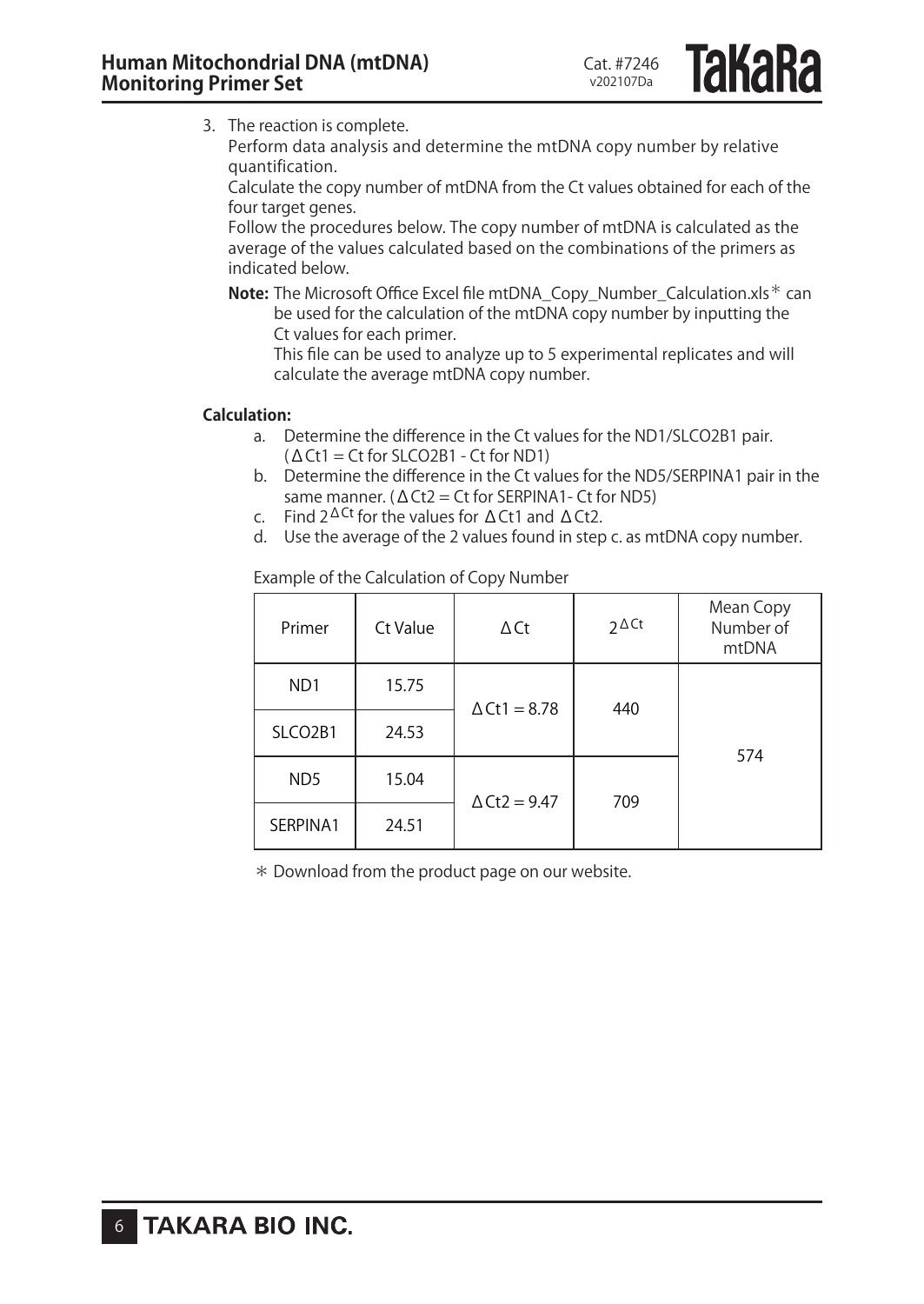**IAKARA** 

#### **VI. Experimental Example**

Relative quantification of the copy number of mtDNA in two types of human iPS cells and liver tissue was performed using genomic DNA templates (including mtDNA).

(Method)

Detection of mtDNA was carried out according to the protocol. Refer to "V. Protocol" for the reaction conditions and the method for calculating the copy number of mtDNA.

(Results)

The copy number of mtDNA has been reported to increase during differentiation of pluripotent cells, such as iPS cells, into hepatic cells. This experiment demonstrated that the mtDNA copy number in liver tissue, which is mostly comprised of hepatic cells, is greater than that of pluripotent cells.

| Sample       | Primer                           | Ct Value | $\Delta$ Ct | $2\Delta$ Ct | Mean copy number |  |
|--------------|----------------------------------|----------|-------------|--------------|------------------|--|
|              | N <sub>D</sub> 1                 | 17.19    | 7.17        | 144          | 231              |  |
| iPS cell-1   | SLCO <sub>2</sub> B1             | 24.36    |             |              |                  |  |
|              | ND <sub>5</sub>                  | 16.17    | 8.31        | 317          |                  |  |
|              | SERPINA1                         | 24.48    |             |              |                  |  |
|              | N <sub>D</sub> 1                 | 17.08    | 7.37        |              | 165              |  |
| iPS cell-2   | SLCO <sub>2</sub> B <sub>1</sub> | 24.45    |             |              | 260              |  |
|              | ND <sub>5</sub>                  | 16.19    | 8.47        | 355          |                  |  |
|              | SERPINA1                         | 24.66    |             |              |                  |  |
|              | N <sub>D</sub> 1                 | 15.75    | 8.78        |              | 440              |  |
| Human        | SLCO <sub>2</sub> B1             | 24.53    |             |              | 574              |  |
| liver tissue | ND <sub>5</sub>                  | 15.04    | 9.47        |              | 709              |  |
|              | SERPINA1                         | 24.51    |             |              |                  |  |